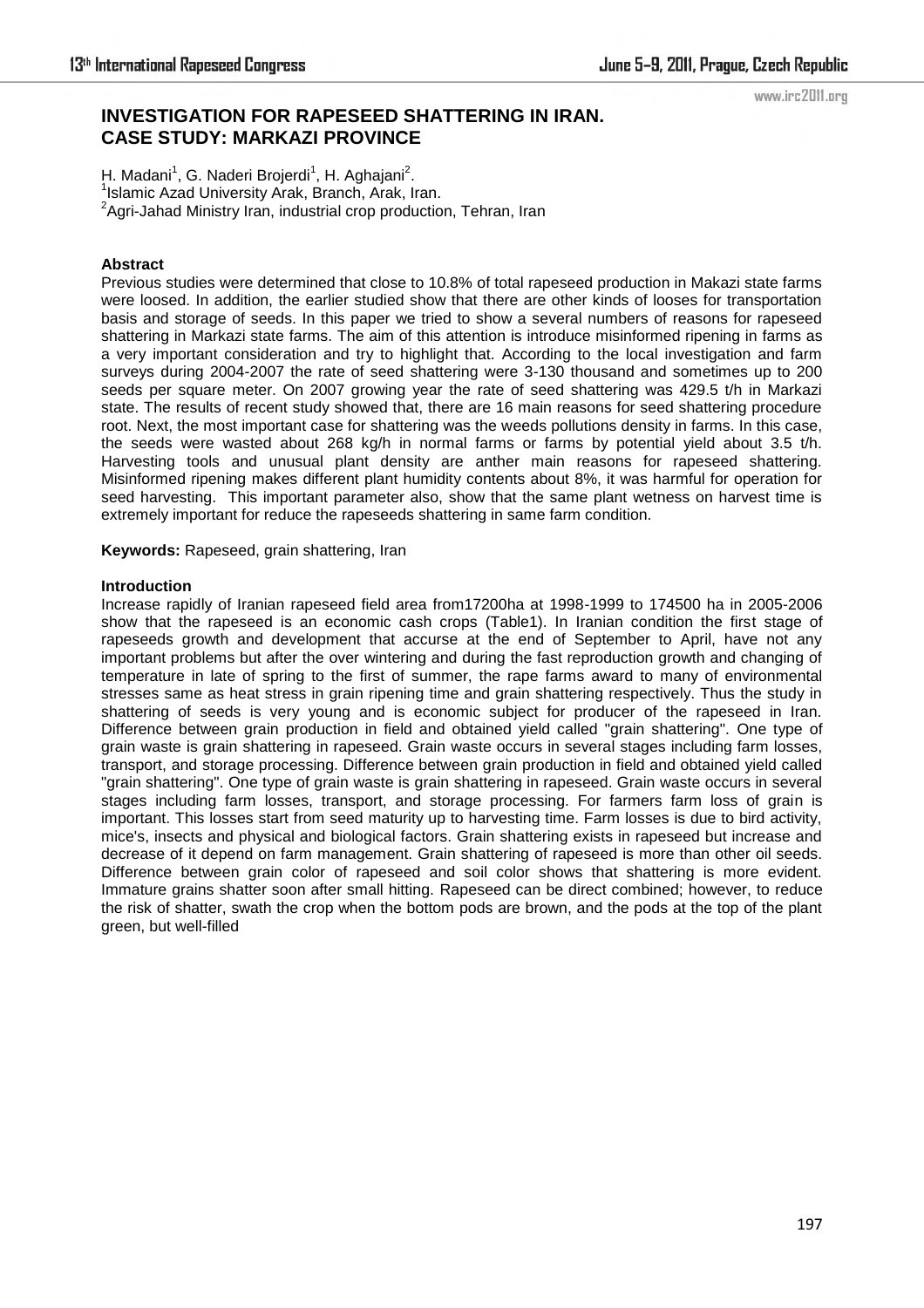www.irc2011.org

| Table1. Harvest area, seed yield and seed production rate in Markazi province. |  |  |
|--------------------------------------------------------------------------------|--|--|
|                                                                                |  |  |

| Year      | Harvest<br>(ha) | area | Seed<br>production(t) | Seed<br>vield<br>(t/ha) |
|-----------|-----------------|------|-----------------------|-------------------------|
| 1998-1999 | 17240           |      | 17010                 | 987                     |
| 1999-2000 | 26649           |      | 30246                 | 1135                    |
| 2000-2001 | 48417.6         |      | 49255                 | 1017                    |
| 2001-2002 | 71403           |      | 112164                | 1571                    |
| 2002-2003 | 73502.1         |      | 105613.7              | 1437                    |
| 2003-2004 | 127938.5        |      | 212112                | 1658                    |
| 2004-2005 | 174500.2        |      | 197249                | 1703                    |

## **Discussion**

## **Type of grain shattering in Iran**

The development of an ideotype rapeseed, which more resistant to seed losses at harvest, depends on the identification of relevant characteristics of the plant characteristics.

|              |                                              | Shattering rate            |                |                                                           |                                                                           |
|--------------|----------------------------------------------|----------------------------|----------------|-----------------------------------------------------------|---------------------------------------------------------------------------|
| code         | <b>Shattering sources</b>                    | No.seed<br>/m <sub>2</sub> | Seed g /<br>m2 | Seed<br>shattering % (<br>base 3.5 t/ha<br>average yield) | Seed<br>shattering<br>kg/ha (<br>base<br>3.5<br>t/ha<br>average<br>yield) |
| $\mathbf{1}$ | Sensitive germplasms                         | N/A                        | N/A            | N/A                                                       | N/A                                                                       |
| 2            | Stem verse                                   | 29100                      | 116            | 33/3                                                      | 1164                                                                      |
| 3            | Immature farms                               | 25000                      | 100            | 28/57                                                     | 1000                                                                      |
| 4            | Immature plants                              | 15000                      | 60             | 17/4                                                      | 600                                                                       |
| 5            | Hard weather changes                         |                            | N/A            | N/A                                                       | N/A                                                                       |
| 6            | Non matching germplasms                      |                            | 50             | 14/28                                                     | 500                                                                       |
| 7            | High stem height by Nitrogen                 | 15000                      | 60             | 17/4                                                      | 600                                                                       |
| 8            | High stem height generally                   | 54000                      | 216            | 61/8                                                      | 2160                                                                      |
| 9            | Low plant density( less<br>than<br>$20/m2$ ) | 27500                      | 110            | 31/42                                                     | 1100                                                                      |
| 10           | High plant density (more than<br>$100/m2$ )  | 32500                      | 130            | 37/14                                                     | 1300                                                                      |
| 11           | Weed pollution                               | 67000                      | 201            | 100/5                                                     | 2010*                                                                     |
| 12           | 5% in normal harvest by combine<br>machine   | 750                        | 3              | 5/8                                                       | 30                                                                        |
| 13           | Dual harvest operation                       | 22000                      | 88             | 25/14                                                     | 880                                                                       |
| 14           | Non harvester regulator                      | 54000                      | 216            | 61/8                                                      | 2160                                                                      |
| 15           | Newholand<br>perfect<br>harvester<br>combine | 750                        | 3              | 5/8                                                       | 30                                                                        |
| 16           | Harvest height cut zone                      | 15000                      | 60             | 17/4                                                      | 600                                                                       |

Farm losses due to grain shattering start before and during harvesting time and included:

**Natural grain shattering**: This kind of grain shattering depends on plant characteristics and climatic and environmental condition. Form of pods, strong of pod node and tolerance, cover pods strength, pod breakability, environment aridity, and temperature and wind velocity. canopy height and stem stiffness may affect the efficiency of seed recovery. Seed losses may also be affected by characteristics of the canopy architecture which are determined by raceme morphology such as pod angles, length, thickness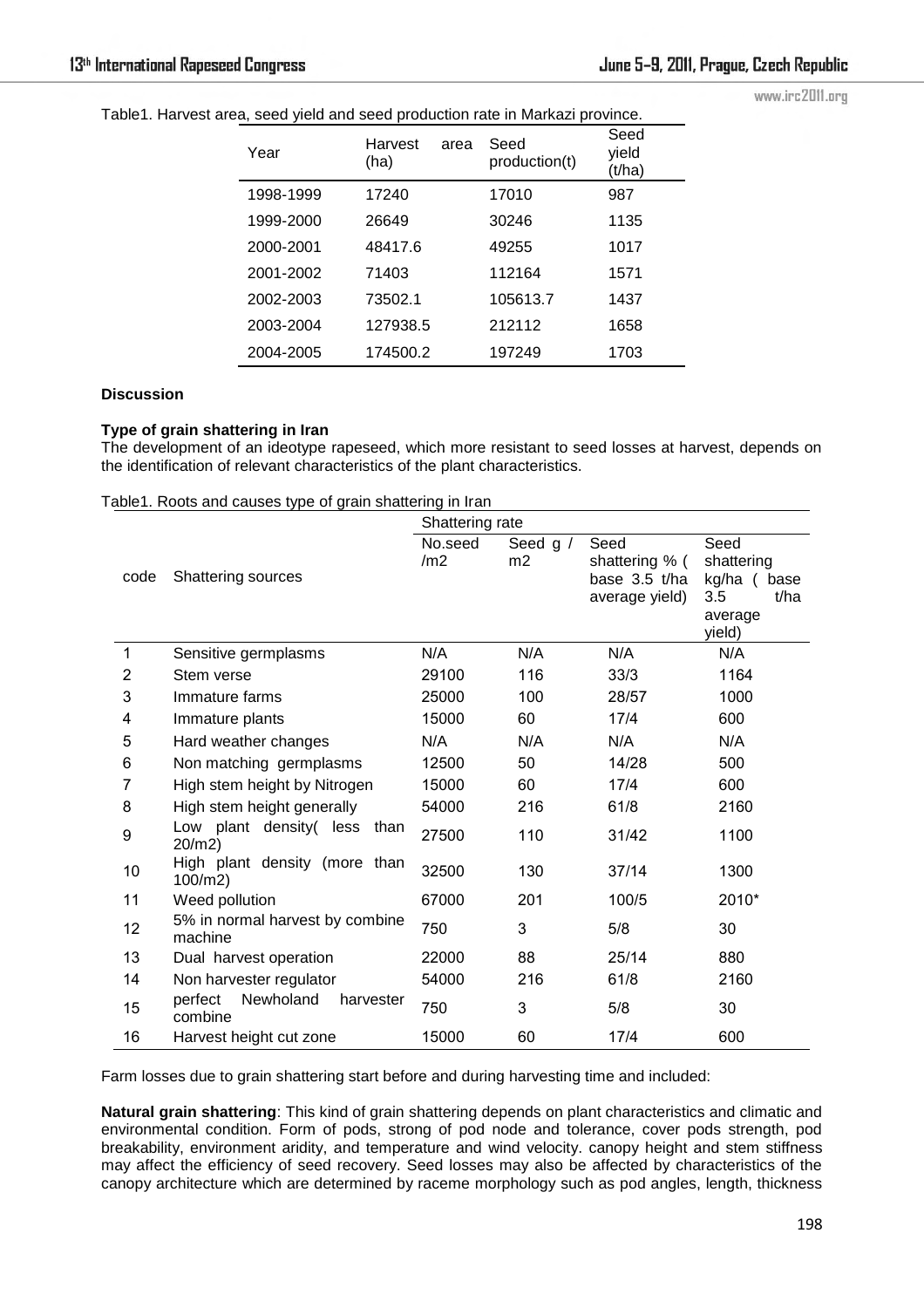#### www.irc2011.org

and width. The relative importance of these canopy characteristics has been described by Morgan *et al*., (1998).

**Before harvesting grain shattering**: Before harvesting activity and during harvesting time animal activity such as birds and wild animals transportation creating grain shattering that in this stage losses also accurse due to biological or physical factors. Fully mature pods of current commercial cultivars are extremely sensitive to opening. In the cultivar Jet Neuf, shatter susceptibility varies significantly in pods from different plants (Child and Huttly, 1999).

**Grain shattering due to hitting with harvest equipments**: During harvest (cutting) due to plant shaking with mechanical tools grain shattering occurs.

**Grain shattering by harvest equipments**: Old and unsuitable equipments during harvest cause grain shattering. Integrity of equipments, good fitness, suitability, operator skill, recognizes the best harvesting time have some effected on declining grain shattering. Low efficient farms lodged plants and even and immature grains have more losses.

**Remain grain in farm after harvest**: Some grain remind in the field after mechanized harvesting which exist in the lower branches of plants. Some pods due to high moisture content not relies grain and remained on farms. Some grains don't separate from pods in the wet branches.

**Estimating of grain shattering**: Quantity of grain shattering is not depended on grain production, therefore, grain shattering is not obeying estimating of grain shattering. The quantity of grain shattering is not directly depending on grain production. Estimation of grain shattering in the field is usually 20kg/ha and the situation of bird attack. In late harvesting time of occurring storm it richer to 500 kg/ha. Estimating of grain shattering in the farm with suitable and equipment almost 60kg/ha and in bad condition up to 200kg/ha have been reported. Grain remained in the farm in good condition of harvesting with good managing almost 40kg/ha and in bad condition 700 kg/ha was reported.In situation which remaining grains in more than 40 kg/ha it can be decrease damage by double harvesting period. Farm losses in fine condition is 120 kg/ha for a farm which produce 1200 kg/ha. If grain production increase up to 2400 kg/ha grain losses is about %5 more grain production less losses with good farm management.

**Abnormal maturity:** Proper harvest management in terms of selecting the proper maturity stage for swathing and combining are very important. As a canola crop nears maturity, it may ripen very quickly. Selecting the correct time to swath and combine canola demands more observations and care than does small grains.

**Time and methods of irrigation, fertilization and weeding:** To determine when a field of canola is ready to swath, examine plants from different parts of the field. The stage of maturity in an evenly maturing field will vary from plant to plant and from area to area within the field. When examining the plants, take into account varying soil types, low lying areas, available soil moisture and exposed early ripening areas.

**Weed interface:** Pre-harvest herbicide applications for weed control may bring the crop in more evenly. But the producer must be ready and able to combine as soon as the crop is ready, otherwise the crop is exposed to shattering risk.

**Delay harvesting time:** The several studies indicate that windrowing too early was the main causes massive yield losses due to incomplete seed development.

**Harvesting in unsuitable time:** There are two preferred methods for harvesting: swathing followed by combining or combining directly. Seed loss may result from either method if done at the improper time. Harvest should occur when the majority of pods are tan and the seeds within are black. This represents a seed moisture level of approximately 10 percent. Shattering may occur if there is a delay in harvest once maturity has been reached.

**Harvesting with unsuitable equipments:** Windrowing rapeseed before the pods are dry can reduce pre-harvest shattering and reduce the anxiety associated with harvesting large areas during the naturally rapid drying cycle.

#### **Lack of skill of harvester operators**

**Wind shattering:** Canola is easy to cut but makes a bulky, fluffy swath which can be scattered quite easily by the wind. Swathing should be done just below the lowest seed pods, leaving the stubble as high as possible. This will allow the windrow to settle into the stubble and reduce loss from wind movements.

#### **Acknowledgment**

In this research that was supported by Markazi Province, Iran government house and relative organization

### **References**